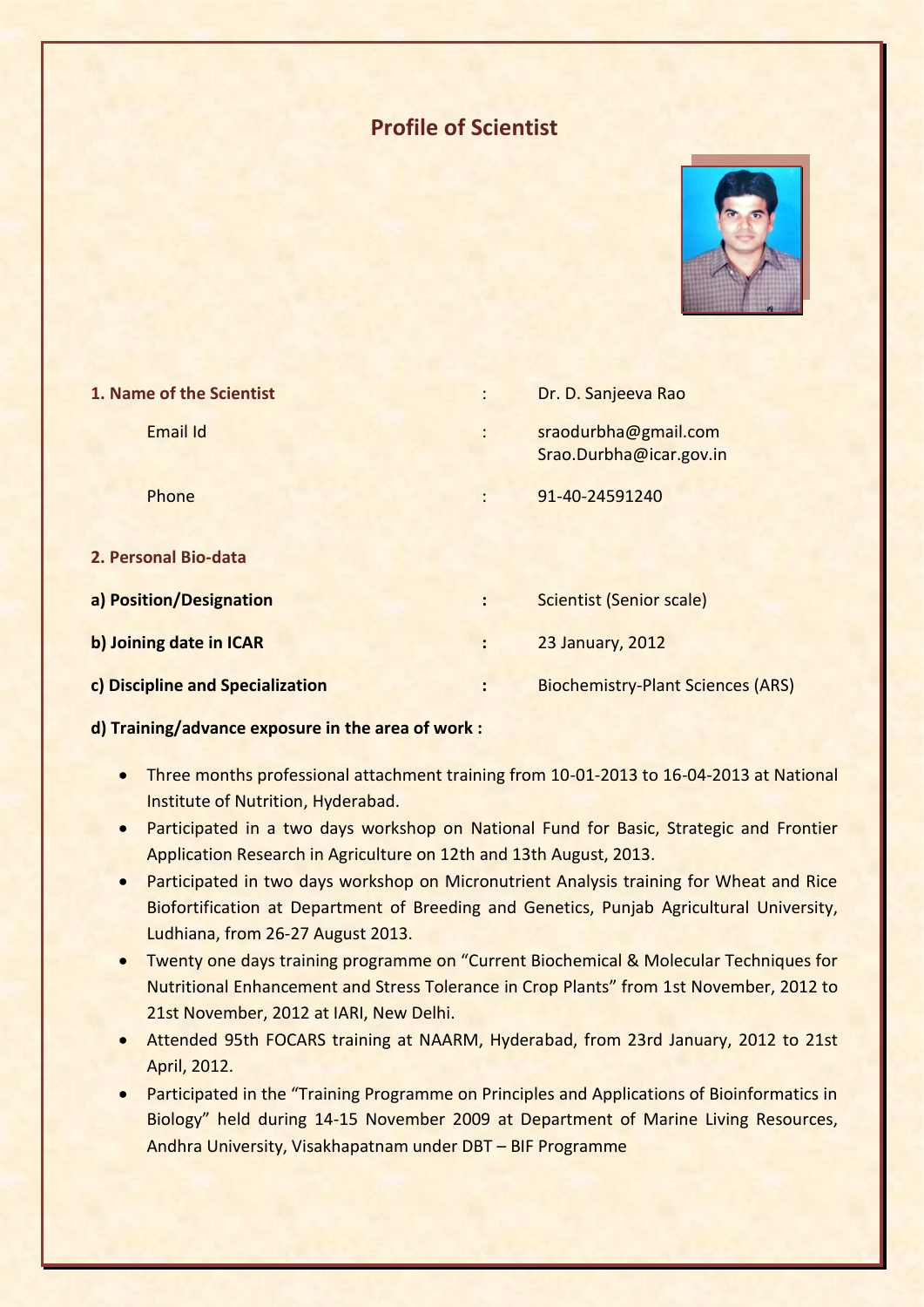Participated in "21 day Refresher Course on Plant Biotechnology" conducted in Biotechnology Division, Andhra University, Visakhapatnam, during May, 2005. This was funded by APNLBP (Andhra Pradesh Netherland Biotechnology Programme).

# **e) Contribution to the scientific advancement :**

#### **(in about five bullets)**

- Isolated and characterized 07 yeast strains from natural sources for ethanol fermentation studies. One promising isolate, Saccharomyces cerevisiae R3DSC5, was submitted to IMTECH, Chandigarh.
- Standardized paddy processing protocol for Fe and Zn estimation in ED-XRF. Since Dec 2012, this protocol is being used for AICRIP biofortification trial, various biofortification projects, national and international quality training programmes and several students submitted thesis (MSc or PhD). Also standardized XRF for the estimation of Fe and Zn in sorghum samples.
- Developed method for the estimation of starch components and protein contents in single rice kernel.
- Developed method for the quantification of chalky area in individual rice grains and also determined its relationship with starch components.
- Identified gaps in grain quality and nutrition analysis.

#### **3. Future Planning of research (in bullets) :**

- Molecular and phenotype studies on rice grain quality and nutrition analysis- starch metabolism and accumulation, glycemic index, bran oil, etc to obtain novel grain quality indicators.
- Molecular and phenotype studies on starch, lipids and protein in relation to various physiological stresses.

#### **4. Publications (best five) :**

- D. Sanjeeva Rao, Suneetha Kota, G. S. Varaprasad, M. M. Azam and V. Ravindra Babu. 2014. Optimization of cooking temperature and time in rice. Progressive Research. Vol.9. (Part-I) pp. 194-196.
- Sanjeeva Rao D., Mohan D.T., Girijashankar G., Prabhakar T., Venkateswara Rao Y. and Subba Rao M.V. 2014. Optimization of fermentation parameters for R3DSC5 and R3DPMP strains for ethanol production. Int. J. Bioinformatics and Biological Sci. 2(1&2), 71-83.
- D. Sanjeeva Rao, D. Subramanyam, K. Suneetha, M.M. Azam and V. Ravindra Babu. 2014. Different methods of amylose estimation and their comparison. The Journal of Research, ANGRAU, 42(3 & 4):53-59.
- D. Sanjeeva Rao, P. Madhu Babu, P. Swarnalatha, Suneetha Kota, V.P. Bhadana, G.S. Varaprasad, K. Surekha, C.N. Neeraja and V. Ravindra Babu. 2014. Assessment of grain zinc and iron variability in rice germplasm using Energy Dispersive X-ray Fluorescence Spectrophotometer (ED-XRF). Journal of Rice Research. 7: (1 & 2)45-52.